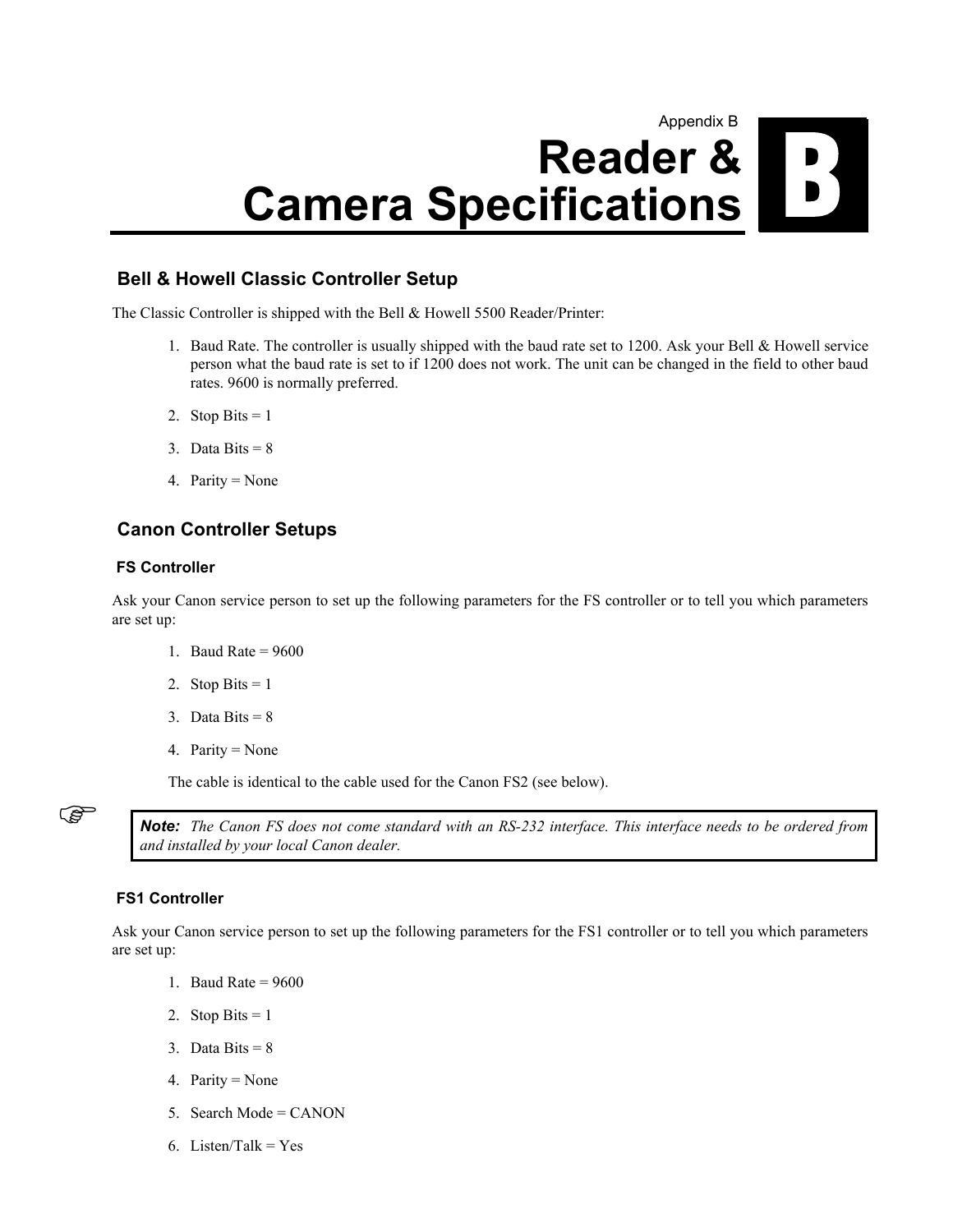#### **156 VersaCAR/VersaImage User's Guide**

The cable needed is called a Null Modem cable and comes in two varieties—9 pin to 25 pin for a PC/AT or 25 pin to 25 pin for a PC/XT. Check with your computer vendor as to which type your computer has. These cables are generally available at stores like Radio Shack. The cable is plugged into the COM port of your PC and into the 25-pin connector on the right side of the FS1 controller (next to the connector for the FS1 keyboard).

) *Note: If you cannot find a Null Modem cable, ask for a Serial Printer cable. Most stores will understand what a serial printer cable is.* 

#### **FS 2 Controller**

Ask your Canon service person to set up the following parameters for the FS2 controller or to tell you which parameters are set up:

- 1. Baud Rate =  $9600$
- 2. Stop Bits  $= 1$
- 3. Data Bits  $= 8$
- 4. Parity = None
- 5. Search Mode = CANON
- 6. Listen/Talk = Yes

The cable needed is called a Null Modem cable and comes in two varieties—9 pin to 25 pin for a PC/AT or 25 pin to 25 pin for a PC/XT. Check with your computer vendor as to which type your computer has. These cables are generally available at stores like Radio Shack. The cable is plugged into the COM port of your PC and into the 25-pin connector on the right side of the FS2 controller (next to the connector for the FS2 keyboard).

) *Note: If you cannot find a Null Modem cable, ask for a Serial Printer cable. Most stores will understand what a serial printer cable is.* 

## **Minolta Controller Setups**

#### **Mini Mars Controller**

Ask your Minolta service person to set up the following parameters for the Mini Mars controller or to tell you which parameters are set up:

- 1. Baud Rate =  $9600$
- 2. Stop Bits  $= 1$
- 3. Data Bits  $= 8$
- 4. Parity = None

Listed below are the settings for the dip switches (for more information, see the Mini Mars Controller technical manual, pages 7 and 8):

| DS1 settings 1 2 3 4 5 6 7 |  |                         |  |  |
|----------------------------|--|-------------------------|--|--|
|                            |  | ON ON ON OFF OFF OFF ON |  |  |

) *Note: These are the factory presets. Normally, the only change that needs to be made from factory presets is to set switches 1 and 2 OFF.*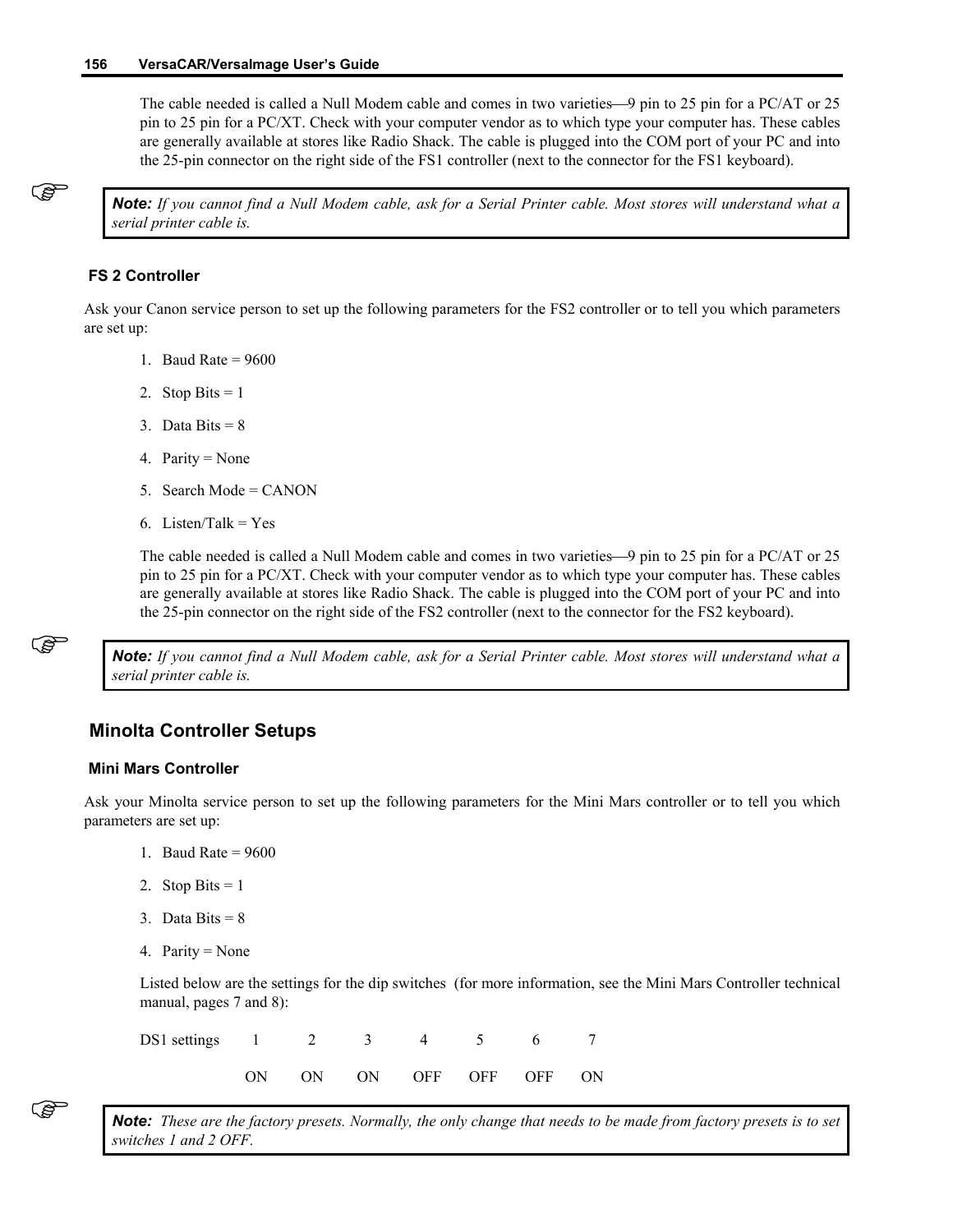The cable is a 9 or 25-pin (PC end) to 15-pin cable normally available from your Minolta dealer. The cable is plugged into any COM port of your PC and into the 15-pin connector on the back of the Mini Mars controller.

#### **Mars 4 Controller**

The Mars 4 controller needs to be set up by your Minolta service person to include the following parameters:

- 1. Baud Rate  $= 9600$
- 2. Stop Bits  $= 1$
- 3. Data Bits =  $8$
- 4. Parity = None

Listed below are the settings for the dip switches (for more information see the Mars 4 Controller technical manual, pages 21-23):

| DS1 settings 1 2 3 4 5 6 7 8 |  |                                |  |  |
|------------------------------|--|--------------------------------|--|--|
|                              |  | OFF OFF OFF OFF OFF OFF ON OFF |  |  |

) *Note: These are the factory presets. Normally, the only change that needs to be made from factory presets is to set switches 1 and 3 ON.* 

The cable is identical to the one used for the Minolta Mini Mars.

## **Kodak IMT Controller Setup**

The RS232 controller needs to be set up by your Kodak service person to include the following parameters:

- 1. Baud Rate. Your Kodak service person will need to tell you what the setting is.
- 2. Stop Bits  $= 1$
- 3. Data Bits  $= 8$
- 4. Parity = Even

The cable needed is called a Null Modem cable and comes in two varieties—9 pin to 25 pin for a PC/AT or 25 pin to 25 pin for a PC/XT. Check with your computer vendor as to which type your computer has. These cables are generally available at stores like Radio Shack. The cable is plugged into any available COM port of your PC and into the 25-pin connector on the rear of the IMT 250/350. Contact Blue Water if you cannot locate this connector (it was not installed on all machines).

## **Visco Controller Setup**

The Visco controller needs to be set up by your Visco service person to include the following parameters:

- 1. Baud Rate. The controller is usually shipped with the baud rate set to 1200. Ask your Visco service person what the baud rate is set to if 1200 does not work. The unit can be changed in the field to other baud rates. 9600 is normally preferred.
- 2. Stop Bits  $= 1$
- 3. Data Bits  $= 8$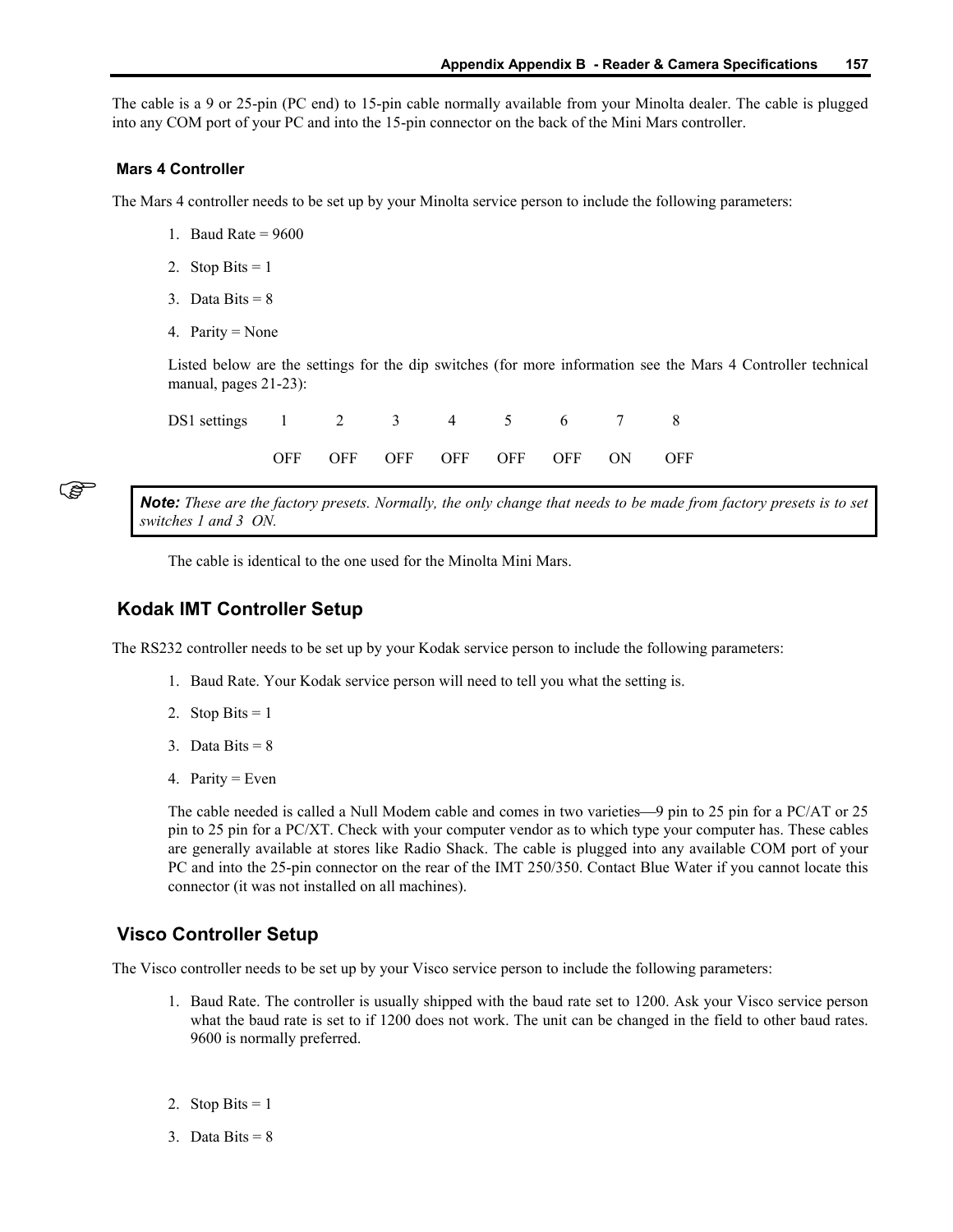4. Parity = None

The cable needed is called a Null Modem cable and comes in two varieties—9 pin to 25 pin for a  $PC/AT$  or 25 pin to 25 pin for a PC/XT. Check with your computer vendor as to which type your computer has. These cables are generally available at stores like Radio Shack. The cable is plugged into any available COM port of your PC and into the 25-pin connector on the rear of the Visco controller.

) *Note: If you cannot find a Null Modem cable, ask for a Serial Printer cable. Most stores will understand what a serial printer cable is.* 

## **Fuji Reader/Printer with Ten Key (TC-10) Controller Setup**

Ask your Fuji service person to set up the following parameters for the TC-10 controller or to tell you which parameters are set up:

- 1. Baud Rate =  $9600$
- 2. Stop Bits  $= 1$
- 3. Data Bits  $= 8$
- 4. Parity = None

The cable needed is called a Modem cable and comes in two varieties—9 pin to 25 pin for a PC/AT or 25 pin to 25 pin for a PC/XT. Check with your computer vendor as to which type your computer has. These cables are generally available at stores like Radio Shack. The cable is plugged into the COM1 port of your PC and into the 25-pin connector on the right side of the TC-10 controller.

## **3M Asynchronous Protocol Adapter (API) Controller Setup**

The RS232 controller needs to be set up by your 3M service person to include the following parameters:

- 1. Baud Rate. Your 3M service person will need to tell you what the setting is. We recommend 9600.
- 2. Stop Bits  $= 1$
- 3. Data Bits  $= 8$
- 4. Parity = None
- 5. Mode: 3M Enhanced Download Mode
- 6. Parameter 29 :YES (Two way communication)

The cable needed is called a Null Modem cable and comes in two varieties—9 pin to 25 pin for a PC/AT or 25 pin to 25 pin for a PC/XT. Check with your computer vendor as to which type your computer has. These cables are generally available at stores like Radio Shack. The cable is plugged into any available COM port of your PC and into the 25-pin connector on the rear of the API controller. Contact Blue Water if you cannot locate this connector (it was not installed on all machines).

) *Note: The 3M API was sold as an option to various 3M Reader/Printers. In order for VersaCAR to control your 3M Reader/Printer, this option MUST be installed. The 3M Direct and CAR modes are available in VersaCAR, but the Enhanced is highly recommended.* 

### **BlipChip\* Controller Setup**

The Blip Chip controller needs to be set up by your Blip Chip service person to include the following parameters: